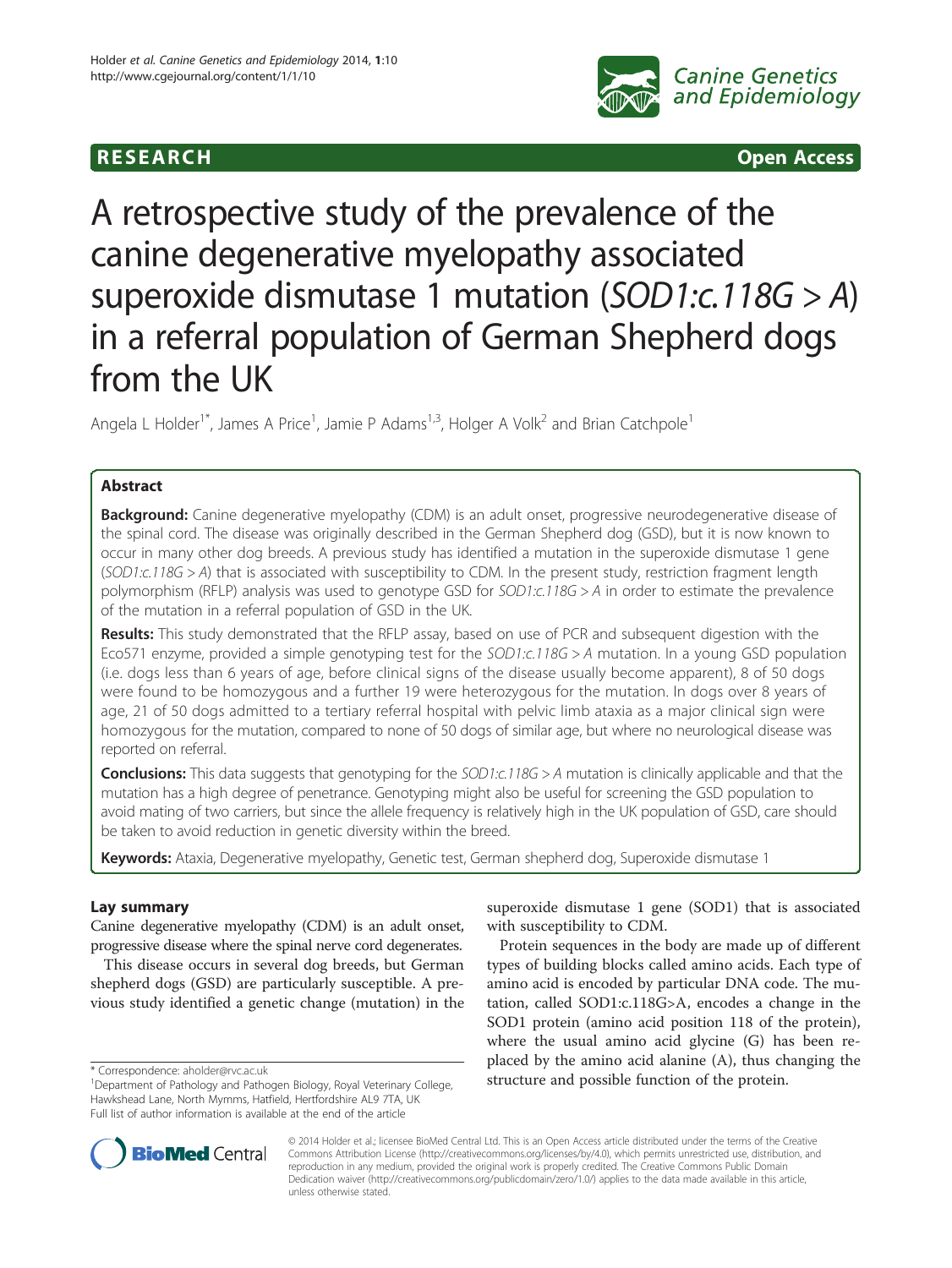In this study, a simple molecular DNA "finger print" type assay (called restriction fragment length polymorphism, RFLP) was used to genotype German shepherd dogs for the SOD1 mutation to estimate how frequently it occurs in this breed in the UK.

This study demonstrated that the genetic assay provided a simple test for the SOD1 mutation. In a young GSD population (i.e. dogs less than six years of age, before clinical signs of the disease usually become apparent), 8 of 50 dogs were found to carry two copies of the mutation (homozygous), a further 19 carried one copy (heterozygous for the mutation), while the remainder had no copies, (homozygous normal). In GSD dogs over eight years of age, 21 of 50 dogs admitted to a tertiary referral hospital with clinical signs of neurodegeneration (pelvic limb ataxia) were homozygous for the mutation, and 29 were heterozygous. In contrast, none of 50 GSD dogs of similar age, with no reported neurological disease were homozygous for the mutation, while 26 were heterozygous.

This study suggests that genotyping for the SOD1 mutation may be clinically useful. Genotyping might also be used for screening the GSD population to avoid mating of two carriers. However, because the frequency of the mutation is relatively high in the UK population of GSD, extreme care should be taken to avoid reduction in genetic diversity within the breed.

# Background

Canine degenerative myelopathy (CDM) is a progressive neurodegenerative disease of the spinal cord. The disease was originally described in the German Shepherd dog (GSD) [[1](#page-4-0)], where it is a main cause of premature mortality [\[2](#page-4-0)], but it has since been shown to occur in many other dog breeds [[3\]](#page-4-0). The onset of clinical signs typically occurs from around 8 years of age, with dogs showing asymmetric progressive upper motor neuron paraparesis and ataxia of the pelvic limbs, worn nails and a lack of spinal pain upon palpation of the vertebral column. Paraparesis progresses to lower motor neuron paraplegia within 9 to 18 months, usually necessitating euthanasia [[3\]](#page-4-0). However, if euthanasia is delayed, as is possible in smaller breeds where care at home can be given for longer, clinical signs can progress to the thoracic limbs [\[4](#page-4-0)]. Post-mortem histology is most compatible with a primary central axonopathy of the spinal cord. Axons and associated myelin degenerate in a segmental pattern and affect all funiculi and involve mainly general proprioceptive sensory, somatic sensory and motor tracts, but lack observable neuronal cell body degeneration or loss [\[5,6](#page-4-0)]. Diagnosis of CDM is not straightforward, since similar clinical signs are seen with other neurological diseases, such as intervertebral disc or lumbosacral disease. There is no definitive ante-mortem diagnostic test for CDM and the diagnosis is usually based on exclusion of other neurological diseases [[3\]](#page-4-0), although co-morbidities can be present.

Similarities have been observed between CDM and the motor neurone disease, amyotrophic lateral sclerosis (ALS) in humans. ALS is a disease typically seen between the ages of 45 and 60, where degeneration of the upper and lower motor neurons culminates in paralysis and death [[7](#page-4-0)]. Genetic studies in familial ALS identified an association between the disease and mutations in the gene encoding superoxide dismutase 1 (SOD1) [\[8\]](#page-4-0). SOD1 is an enzyme involved in scavenging of superoxide free radicals within cells and thus plays an important role in prevention of oxidative damage. Studies suggest enzyme activity is unaffected by the presence of SOD1 mutations; instead proteins encoded by the mutated version of the gene demonstrate an increased propensity to form aggregates [[9,10\]](#page-4-0), although it has yet to be established how this relates to the pathogenesis of neuronal dysfunction seen in ALS and CDM. To date, over 160 different point mutations in the SOD1 gene have been identified in ALS patients [[11\]](#page-4-0), with approximately 20% of all familial cases and 1-2% of sporadic cases due to mutations in this gene [[7,12](#page-4-0)].

A previous study by Awano and colleagues [[13](#page-4-0)] identified a mutation in the canine SOD1 gene  $(SOD1::118G > A)$ , where a G to A substitution in exon 2 causes an E40K missense mutation. Homozygosity for the A allele was strongly associated with CDM in the five breeds examined (Pembroke Welsh Corgi, Boxer, Rhodesian ridgeback, GSD and Chesapeake Bay retriever), where 96% of dogs diagnosed with CDM were A/A homozygous compared to 34% in the control dogs. In their North American population of GSDs, 4 out of 5 affected dogs were homozygous for the mutant A allele, compared to only 7 of 120 control GSDs, suggesting that genotyping for this mutation in GSDs might provide important diagnostic information. Therefore, the aim of the present study was to develop a simple genotyping test for the SOD1:c.118G > A mutation and to estimate the prevalence of this mutation in a UK population of GSDs.

# Results

The aim of this study was to develop a simple genotyping test for the  $SOD1:c.118G > A$  mutation using PCR followed by Restriction Fragment Length Polymorphism (RFLP). The G to A change at position 118 caused by the mutation alters a restriction digestion site, recognised by the Eco571 enzyme (CTGAAG(N)<sub>16</sub>), such that the DNA from the wild type (G) allele can be cut but that from the mutant (A) allele cannot.

Genomic DNA from two GSDs of each SOD1 genotype, as determined by direct sequencing, was initially used to evaluate the RFLP assay. The initial PCR reaction produces a single amplicon of 292 bp which, after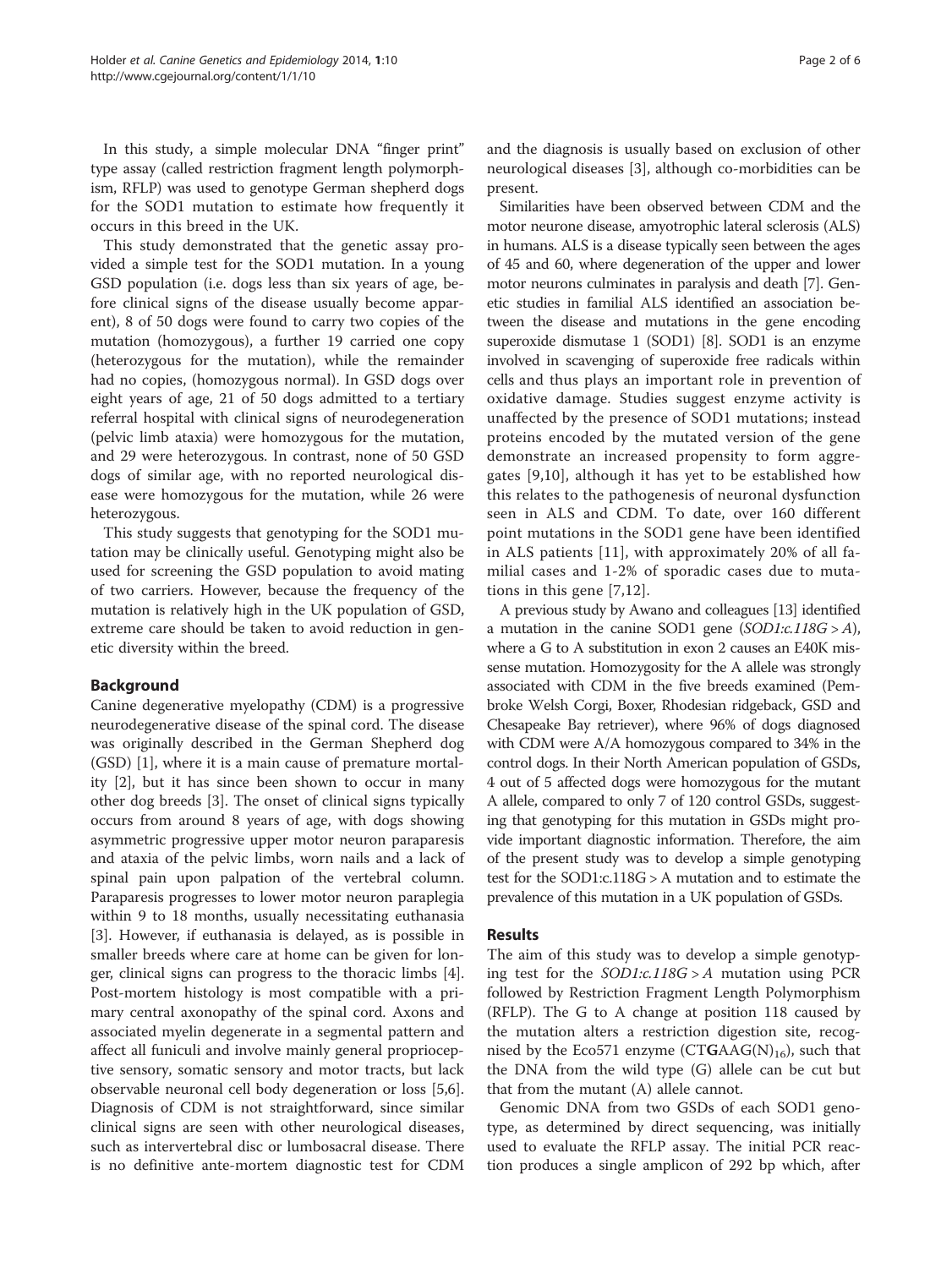digestion, yields a distinct pattern of fragments, depending on the SOD1 genotype (Figure 1). In dogs with the homozygous G/G genotype, bands at 230 bp and 62 bp are present after digestion, whereas in the homozygous A/A mutant genotype, no digestion occurs and the original band at 292 bp remains. In the heterozygous G/A genotype, three bands are seen at 292 bp, 230 bp and 62 bp. Incomplete digestion of the PCR product in homozygous G/G dogs sometimes resulted in a feint band being visible at 292 bp after digestion, but this could be clearly distinguished from the more intense band representing the undigested fragment obtained after digestion in heterozygous G/A dogs.

One hundred and fifty GSDs, referred to a veterinary tertiary hospital in the UK between 2005 and 2010, were genotyped for the SOD1:c.118G > A mutation. The study population consisted of 50 dogs aged less than 6 years (i.e. before any clinical signs of CDM would be anticipated), 50 dogs over 8 years of age referred to the hospital neurology service with pelvic limb ataxia as a major clinical sign and 50 dogs over 8 years of age, referred to other clinical services with no neurological disease reported.

The number of dogs displaying each of the SOD1 genotypes was found to vary in the three populations of GSDs examined (Figure 2). In the population of GSDs less than 6 years of age, 8 were homozygous mutant (A/A), 19 were heterozygous (G/A) and 23 dogs were homozygous wild type (G/G), which relates to an allele frequency of 0.35 for the SOD1:c.118A mutation in this GSD population. In the population of GSDs older than 8 years of age with nonneurological conditions, no dogs were homozygous (A/A), 26 were heterozygous (G/A) and 24 were homozygous (G/G), which gives an allele frequency 0.26 for the mutation. The frequency of dogs homozygous for the A





allele was significantly lower in the dogs with nonneurological conditions compared to the young GSD population ( $p = 0.017$ ). In the neurology case population of GSDs older than 8 years of age, 21 were homozygous (A/A), 10 were heterozygous (G/A) and 19 dogs were homozygous (G/G), which gives an allele frequency of 0.52 for the mutation. The frequency of dogs homozygous for the A allele in the ataxic case population is significantly higher than in both the young GSD population  $(p = 0.023)$  and the non-neurological case population  $(p < 0.001)$ . However, when the results for GSDs over 8 years of age are combined (i.e. both ataxic and nonneurological cases) and compared with the young GSDs, there were no significant differences in allele or genotype frequencies. The allele frequency for the SOD1:c.118A mutation overall was 0.38.

### **Discussion**

The  $SOD1::.118G > A$  mutation, associated with CDM, was originally identified in a genome-wide association study and characterised by sequence-based typing [\[13](#page-4-0)]. Recent studies have used conventional and real-time PCR techniques to develop more rapid and cost-effective methods of genotyping dogs for this particular mutation [[14-16](#page-5-0)]. The present study employed PCR followed by RFLP analysis, utilising the Eco571 enzyme, demonstrating that this technique allows rapid and simple genotyping dogs for the *SOD1:c.118G* >  $A$  mutation.

There was no significant difference in allele or genotype frequencies comparing young GSDs  $(n = 50)$  with those over 8 years of age  $(n = 100)$  in the sample population from a large tertiary veterinary hospital. In dogs over 8 years of age, homozygosity for the SOD1:c.118A allele was strongly associated with those affected with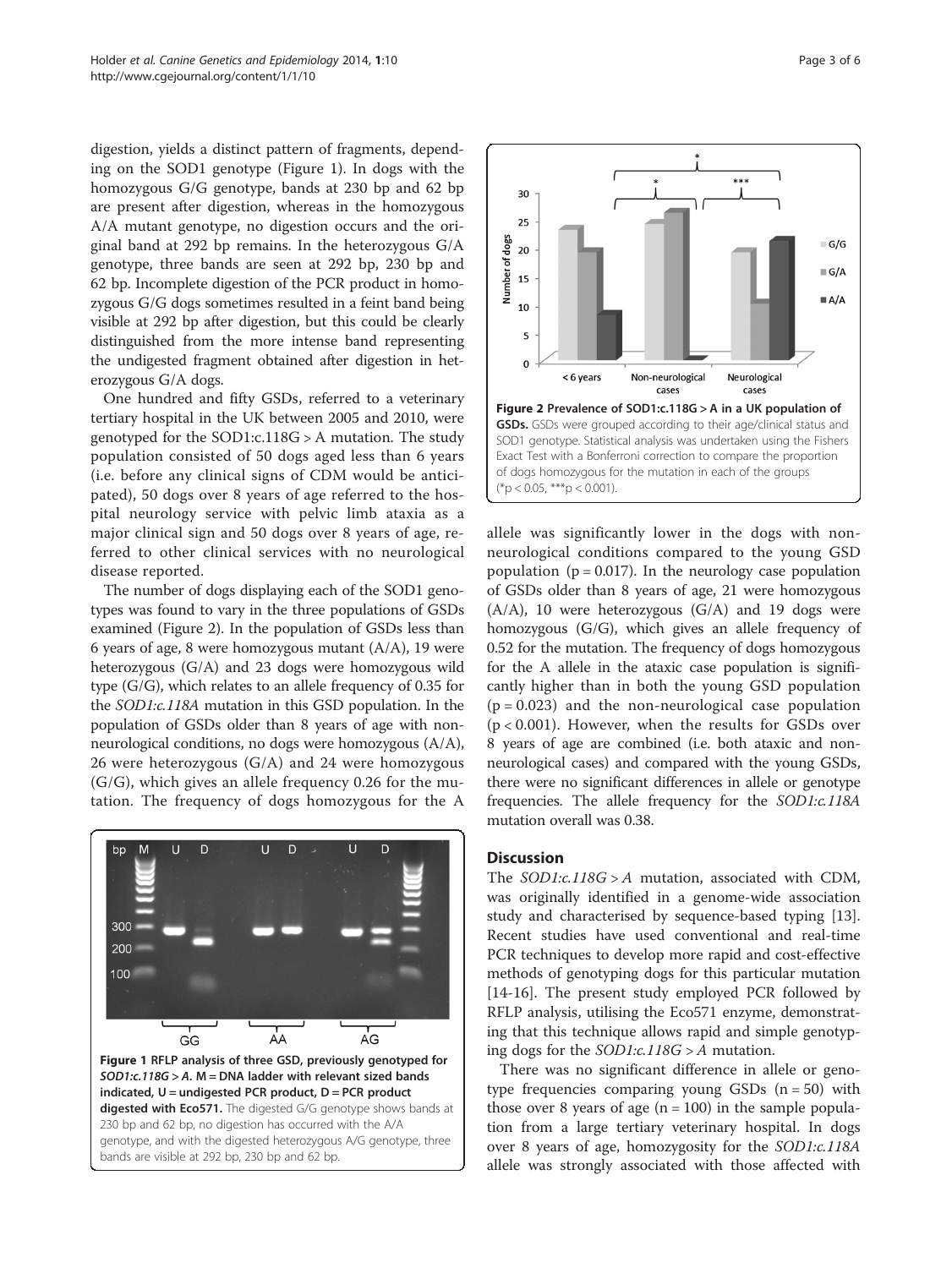pelvic limb ataxia, compared to those referred with non-neurological disease. None of the 50 dogs with non-neurological conditions were of the A/A genotype, compared with 21 of 50 dogs with neurological signs being homozygous for this mutation. This is a lower proportion of homozygous A/A mutant dogs than that identified in the American GSD CDM case population examined by Awano and colleagues [\[13\]](#page-4-0), where 4 of 5 dogs were homozygous for the A allele, but similar to that found in an Italian study, where 3 of 10 GSD in their case population were homozygous A/A [\[15\]](#page-5-0). This might represent genetic variability, due to geographical differences in the gene pool of GSD populations studied, but more likely results from differences in selection criteria used for identifying the case populations. In both the current and the Italian study, selection of the case population was based on a broad phenotype, relating to neurological signs (such lower limb ataxia in this study), compared with the study of dogs in the USA, where a more definite diagnosis of CDM was made following post-mortem histopathology or MRI studies. Thus, although CDM cases would be included in our case population, this is a relatively heterogeneous group, with other causes of pelvic limb ataxia also likely to be represented.

Use of SOD1 genotyping in a clinical setting is now considered to be a useful component of the diagnostic panel, with dogs showing consistent clinical signs and being homozygous for the mutation, raising the index of suspicion of CDM, whereas those with heterozygous or homozygous wild-type genotypes considered more likely to be affected by other disease processes. As management of CDM is problematic, with the disease often rapidly progressing, the results of such a genetic test may influence the treatment the dog receives, particularly in those dog with co-morbidities, whereby it may not be appropriate to consider surgical intervention for concurrent spinal conditions, in a dog that is homozygous for the  $SOD1:c.118G > A$  mutation, but to opt instead for physiotherapy which has been shown to prolong life in dogs with CDM [\[17](#page-5-0)].

Although CDM appears to be inherited in an autosomal recessive manner, with incomplete penetrance [\[13\]](#page-4-0), in our study of UK GSDs, all dogs over 8 years of age that expressed the A/A genotype were showing clinical signs of ataxia, with none of the 'neurologically healthy' dogs expressing this genotype. This suggests that, in the UK at least, penetrance is relatively high if not complete.

We also assessed the prevalence of the  $SOD1:c.118G > A$ mutation in a cross-sectional study of relatively young GSDs, which would be unbiased with respect to CDM susceptibility because they are too young to show clinical signs. The prevalence of the SOD1:c.118A allele in this population was estimated to be 0.35, with 8 of 50 dogs (16%) being homozygous for the A allele. Other studies [[13](#page-4-0),[15](#page-5-0)] using limited numbers of dogs have estimated the prevalence of the SOD1:c.118A allele in GSDs to be 0.17- 0.21 with 4–6% being AA homozygous. However, these GSD populations were from different geographical locations and included dogs aged 0 to 14 years with and without evidence of neurological disease, and therefore do not necessarily represent the GSD population as a whole. A much larger study [[16](#page-5-0)], where over 6000 GSDs were genotyped for the  $SOD1:c.118G > A$  mutation, revealed a frequency of 0.37 for the SOD1:c.118A allele with 22% being AA homozygotes, which is similar to the results from the present study. Follow up on the eight A/A homozygous dogs identified in the present study revealed that one dog had been euthanased due to clinical signs consistent with CDM, four dogs had been euthanased before reaching 7 years of age for other conditions such as neoplasia and liver disease, and three dogs currently remain disease free at 8 years of age, although they might still develop CDM in the future.

It has been suggested that genetic screening of dogs for the  $SOD1:\text{c}.118G > A$  mutation in breeds known to be susceptible to CDM might be used to influence breeding programs [\[3](#page-4-0)]. Genetic testing and identification of heterozygous or homozygous mutant dogs, alongside a strategy for ensuring that they are only bred to homozygous wild-type dogs, would reduce the prevalence of the SOD1 mutation in the population over several generations. A more radical approach, based on selection against all carriers of the mutation for breeding purposes, could pose a problem in terms of restricting genetic diversity, particularly in a breed such as the GSD, where the prevalence of the A allele is relatively high. In breeds such as the Boxer and Pembroke Welsh Corgi, where the prevalence of the A allele is even higher (A allele frequency is estimated to be over 0.7 in some studies [[13](#page-4-0)]), breeding programs to select against dogs carrying the mutant A allele would likely have a major impact on the overall genetic health of these breeds, thus eliminating desirable qualities or unintentionally selecting for other genetic mutations.

# Conclusions

We have found the RFLP assay for the canine SOD1:  $c.118G > A$  mutation to allow rapid and cost-effective genotyping of GSD. Since no definitive ante-mortem test is available for CDM, this simple genetic test provides useful information to the clinician, faced with a dog demonstrating clinical signs where CDM is a differential diagnosis. This is particularly valuable for treatment planning and prognostication, especially when neurological/ musculoskeletal co-morbidities exist. Careful consideration should be given when recommending more wide ranging genetic testing of younger GSD for selection of dogs for breeding, since there is a relatively high allele frequency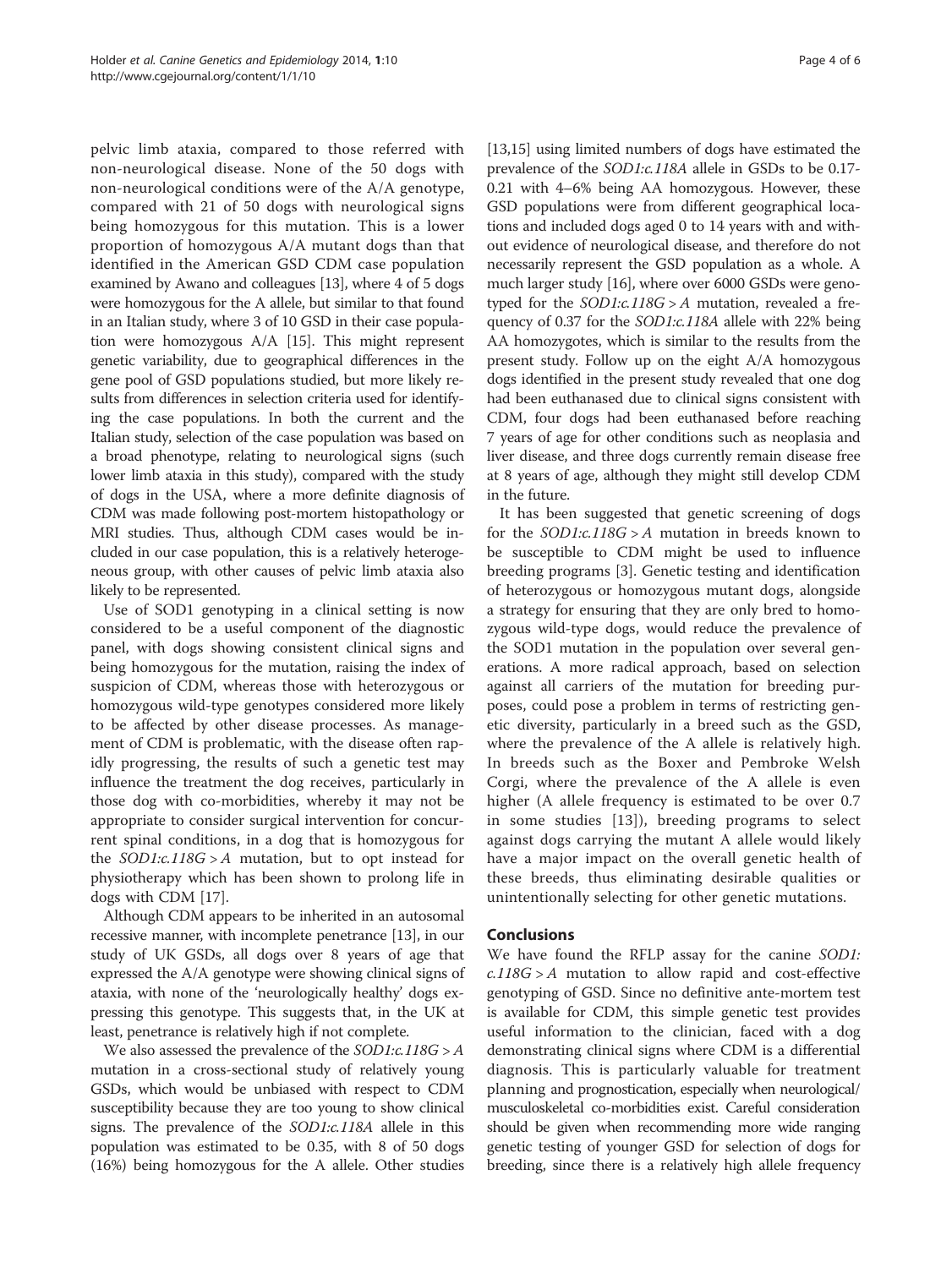<span id="page-4-0"></span>(estimated at 0.35 in the UK) and proportion of carriers in the population. A more measured approach to reducing the prevalence of this particular mutation in the GSD population by avoiding breeding of carriers/affected dogs with those of a similar genotype would be recommended.

# Methods

EDTA blood samples were obtained from the genetic archive of the Royal Veterinary College, University of London. Samples were from GSD  $(n = 150)$  that had been referred to the Queen Mother Hospital for Animals between 2005 and 2010 and had been archived following completion of diagnostic testing and with informed owner consent for their use in clinical research. The samples selected consisted of 50 dogs  $<6$  years of age, 50 dogs  $>8$  years of age, referred for neurological assessment and with pelvic limb ataxia as a major clinical sign and 50 dogs >8 years of age referred to other clinical services with no neurological disease reported.

Genomic DNA was extracted from EDTA blood using the GenElute Blood Genomic Kit (Sigma-Aldrich) according to the manufacturer's instructions. The isolated DNA was then used in PCR to amplify a region of the canine SOD1 gene. Primers (Sigma-Aldrich) were designed that flank the mutation region of the SOD-1 gene to generate a 292 base pair (bp) amplicon. The primers used were sense: 5′-AGTGGGCCTGTTGTGGTATC-3′ and antisense: 5′-TCTTCCCTTTCCTTTCCACA-3′. The PCR was performed in 25 μl reaction volumes using Immolase DNA polymerase (Bioline), with 2 μl genomic DNA as template and 2 μl of 10 pmol/μl primers. Thermocycling conditions consisted of an initial polymerase activation at 95°C for 10 min, followed by 37 cycles of 94°C for 40 s (denaturation), 55°C for 30 s (annealing) and 72°C for 1 min (elongation) with a final extention step of 72°C for 10 min (G-Storm GS1 thermal cycler, GRI).

The PCR products were purified using the GenElute PCR Clean-up Kit (Sigma-Aldrich) and then digested using Eco571 (Fermentas) for 1 h at 37°C. Digested PCR products were analysed by 2% agarose gel electrophoresis containing 6% Safe View Nucleic acid Stain (NBS Biologicals Ltd.) and using a 100 bp molecular weight ladder (Hyperladder IV, Bioline) to determine product sizes. The gels were visualised under UV light (Image-Master VDS, Pharmacia Biotech/GE Healthcare).

The proportion of homozygous mutants in each group  $(n = 3)$  was compared using the Fisher's exact test with a Bonferroni correction for multiple comparisons.

#### Abbreviations

ALS: Amyotrophic Lateral Sclerosis; CDM: Canine Degenerative Myelopathy; GSD: German Shepherd Dog; RFLP: Restriction Fragment Length Polymorphism; SOD1: Superoxide Dismutase 1.

#### Competing interests

The authors declare that they have no competing interests.

#### Authors' contributions

AH participated in sample collection, genotyped the dogs over 8 years of age, and drafted the manuscript. JP genotyped the dogs that were less than 6 years of age. JA participated in sample collection and data analysis, and helped to draft the manuscript. HV provided clinical information and samples for the case population of GSD, and helped to draft the manuscript. BC conceived and designed the study, and drafted the manuscript. All authors read and approved the final manuscript.

#### Acknowledgements

The authors would like to thank the pet owners who allowed residual blood samples from their animals to be incorporated into the RVC Genetic Archive. Internal funding for part of the study was from the RVC, in support of an undergraduate research project (JAP). Preliminary results from this study were presented as a Clinical Research Abstract at the British Small Animal Veterinary Association Congress, 2010.

#### Author details

<sup>1</sup>Department of Pathology and Pathogen Biology, Royal Veterinary College Hawkshead Lane, North Mymms, Hatfield, Hertfordshire AL9 7TA, UK. <sup>2</sup>Department of Clinical Sciences and Services, Royal Veterinary College, Hawkshead Lane, North Mymms, Hatfield, Hertfordshire AL9 7TA, UK. <sup>3</sup>Current address: Boehringer Ingelheim Ltd, Ellesfield Avenue, Bracknell Berkshire RG12 8YS, UK.

#### Received: 4 July 2014 Accepted: 4 September 2014 Published: 25 September 2014

#### References

- 1. Averill DR Jr: Degenerative myelopathy in the aging German Shepherd dog: clinical and pathologic findings. J Am Vet Med Assoc 1973, 162:1045–1051.
- 2. Moore GE, Burkman KD, Carter MN, Peterson MR: Causes of death or reasons for euthanasia in military working dogs: 927 cases (1993–1996). J Am Vet Med Assoc 2001, 219:209–214.
- 3. Coates JR, Wininger FA: Canine degenerative myelopathy. Vet Clin North Am Small Anim Pract 2010, 40:929–950.
- 4. Coates JR, March PA, Oglesbee M, Ruaux CG, Olby NJ, Berghaus RD, O'Brien DP, Keating JH, Johnson GS, Williams DA: Clinical characterization of a familial degenerative myelopathy in Pembroke Welsh Corgi dogs. J Vet Intern Med 2007, 21:1323–1331.
- 5. Braund KG, Vandevelde M: German Shepherd dog myelopathy–a morphologic and morphometric study. Am J Vet Res 1978, 39:1309-1315.
- 6. March PA, Coates JR, Abyad RJ, Williams DA, O'Brien DP, Olby NJ, Keating JH, Oglesbee M: Degenerative myelopathy in 18 Pembroke Welsh Corgi dogs. Vet Pathol 2009, 46:241–250.
- 7. Boillee S, Vande Velde C, Cleveland DW: ALS: a disease of motor neurons and their nonneuronal neighbors. Neuron 2006, 52:39–59.
- 8. Rosen DR, Siddique T, Patterson D, Figlewicz DA, Sapp P, Hentati A, Donaldson D, Goto J, O'Regan JP, Deng HX, Rahmani Z, Krizus A, McKenna-Yasek D, Cayabyab A, Gaston SM, Berger R, Tanzi RE, Halperin JJ, Herzfeldt B, Van den Bergh R, Hung W-Y, Bird T, Deng G, Mulder DW, Smyth C, Laing NG, Soriano E, Pericak–Vance MA, Haines J, Rouleau GA, et al: Mutations in Cu/Zn superoxide dismutase gene are associated with familial amyotrophic lateral sclerosis. Nature 1993, 362:59–62.
- 9. Turner BJ, Talbot K: Transgenics, toxicity and therapeutics in rodent models of mutant SOD1-mediated familial ALS. Prog Neurobiol 2008, 85:94–134.
- 10. Crisp MJ, Beckett J, Coates JR, Miller TM: Canine degenerative myelopathy: biochemical characterization of superoxide dismutase 1 in the first naturally occurring non-human amyotrophic lateral sclerosis model. Exp Neurol 2013, 248:1–9.
- 11. ALSoD: ALS Online Genetic Database. [[http://alsod.iop.kcl.ac.uk](http://alsod.iop.kcl.ac.uk/)]
- 12. Pasinelli P, Brown RH: Molecular biology of amyotrophic lateral sclerosis: insights from genetics. Nat Rev Neurosci 2006, 7:710–723.
- 13. Awano T, Johnson GS, Wade CM, Katz ML, Johnson GC, Taylor JF, Perloski M, Biagi T, Baranowska I, Long S, March PA, Olby NJ, Shelton GD, Khan S, O'Brien DP, Lindblad-Toh K, Coates JR: Genome-wide association analysis reveals a SOD1 mutation in canine degenerative myelopathy that resembles amyotrophic lateral sclerosis. Proc Natl Acad Sci U S A 2009, 106:2794–2799.